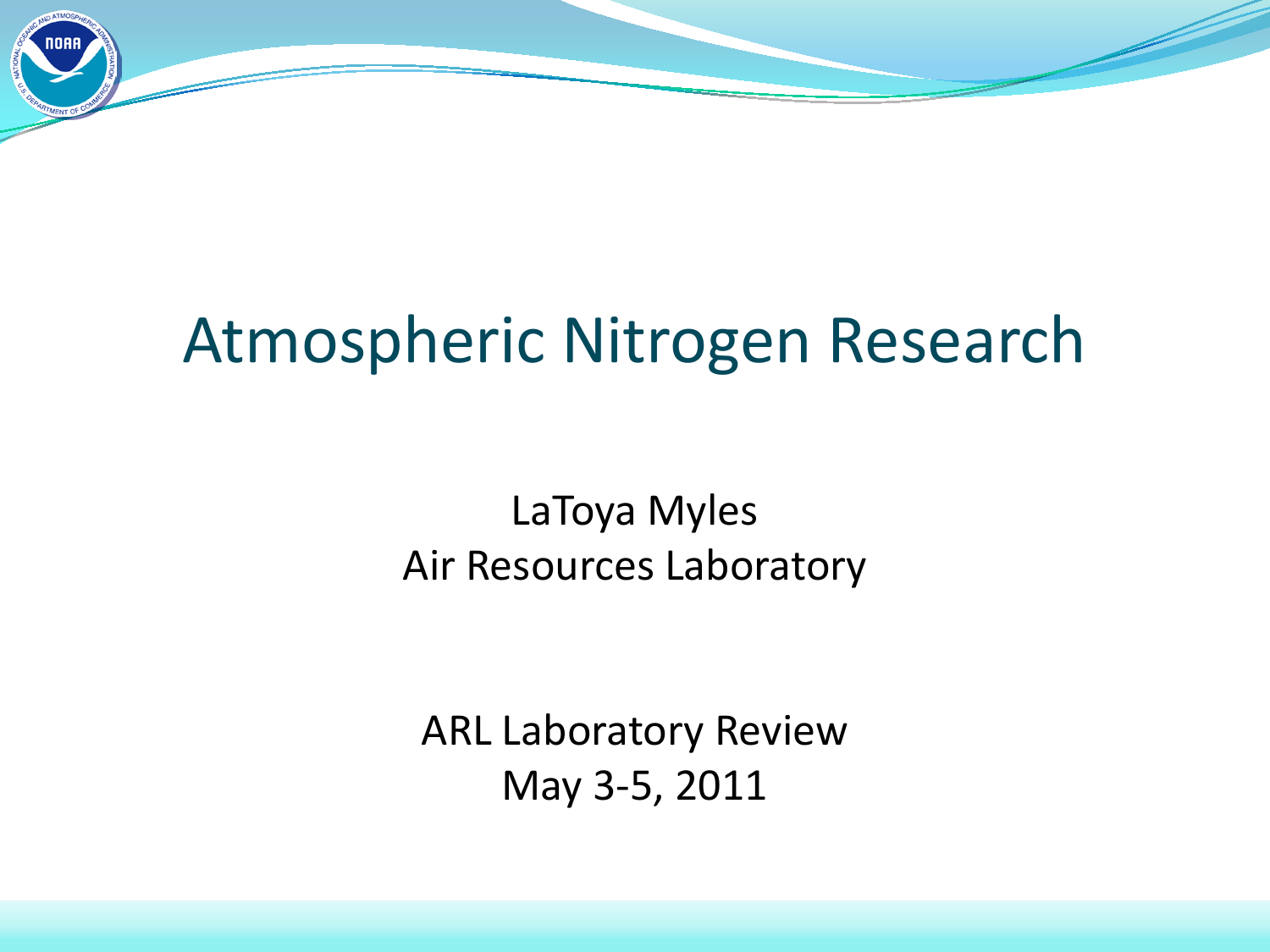# Goal

• Provide sound scientific information on the emission, transformation, and air-surface exchange of nitrogen compounds in the air.

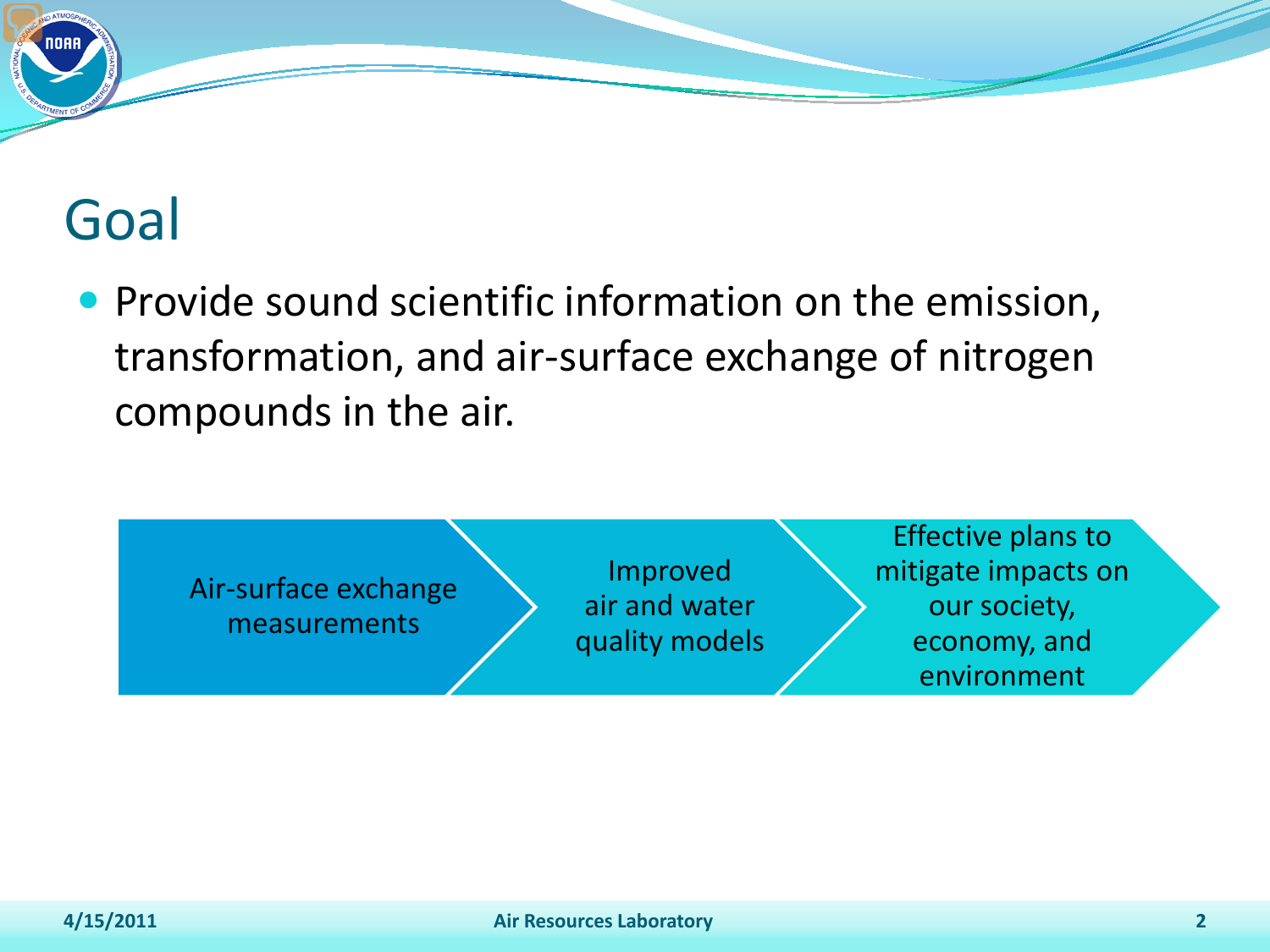#### "Cascading" Effects of Nitrogen in the Environment



#### **4/15/2011 Air Resources Laboratory 3**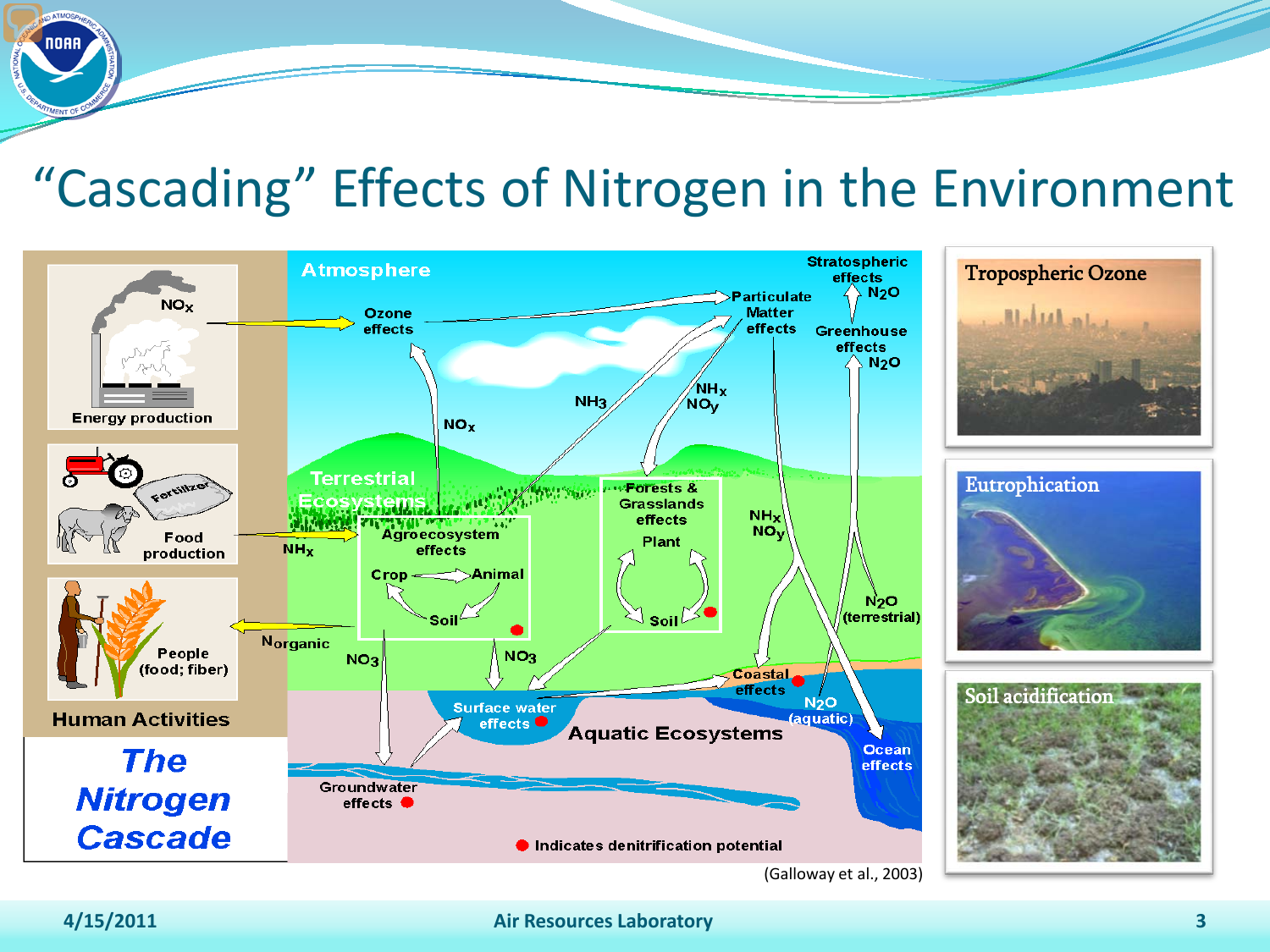# Approach

- Short-term Research Intensives
	- Fast-response and integrated trace gas measurements
	- Extensive collaboration in major process studies to better understand the cycling of nitrogen compounds



*annular denuder samplers in California. Measurement scaffold atop the Moody Tower on the University of Houston campus.*



*Fast-response sensor (inlet shown center) and traditional*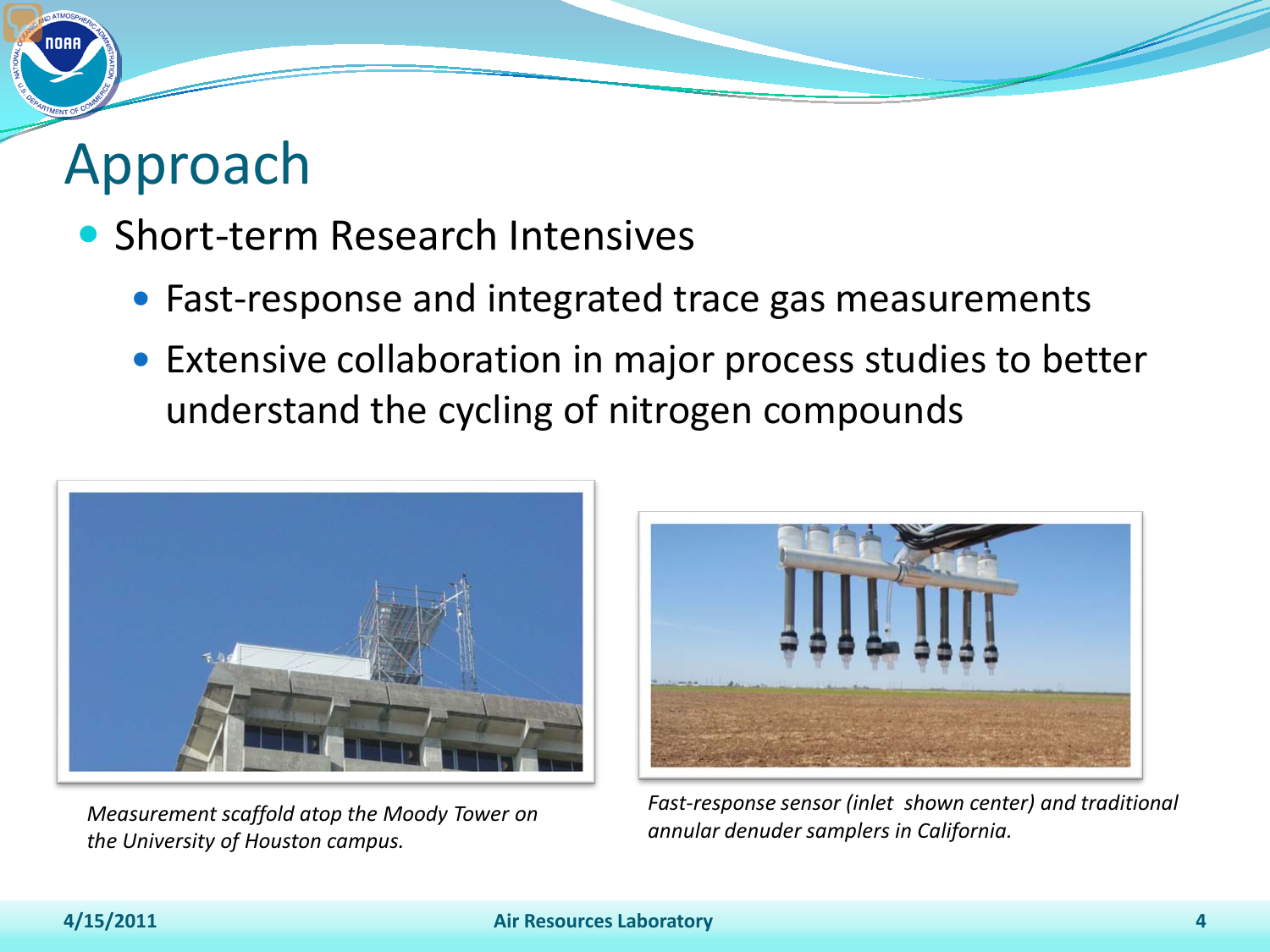# TexAQSII Radical and Atmospheric Measurement Project (TRAMP)

- **Summertime air quality** study in Houston in 2006
- **Emissions from mobile** sources and numerous electrical generation units, petrochemical facilities and other industrial sources



*View of downtown Houston from Moody Tower under clear and polluted conditions.*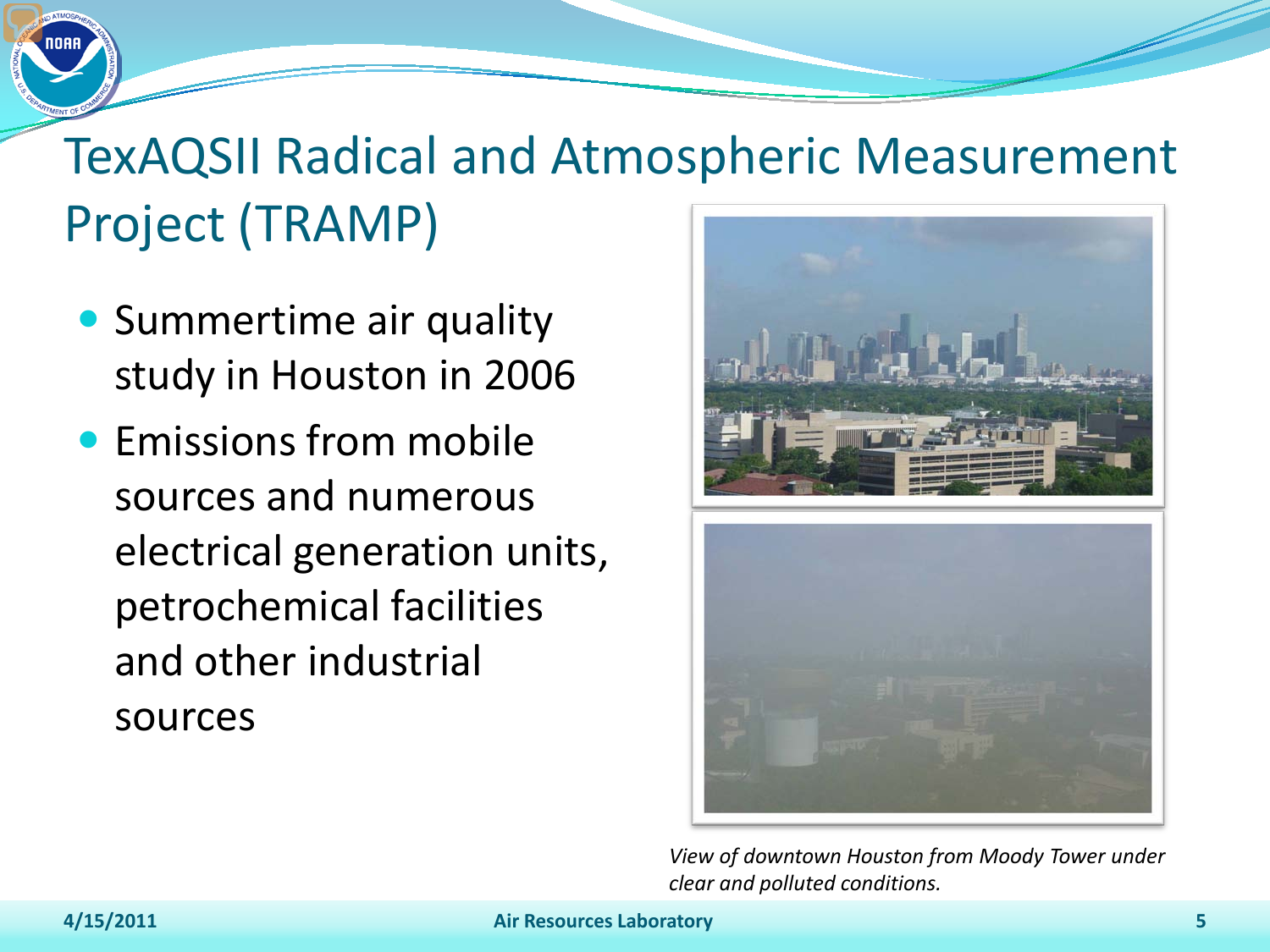#### TRAMP Study



Luke et al., 2010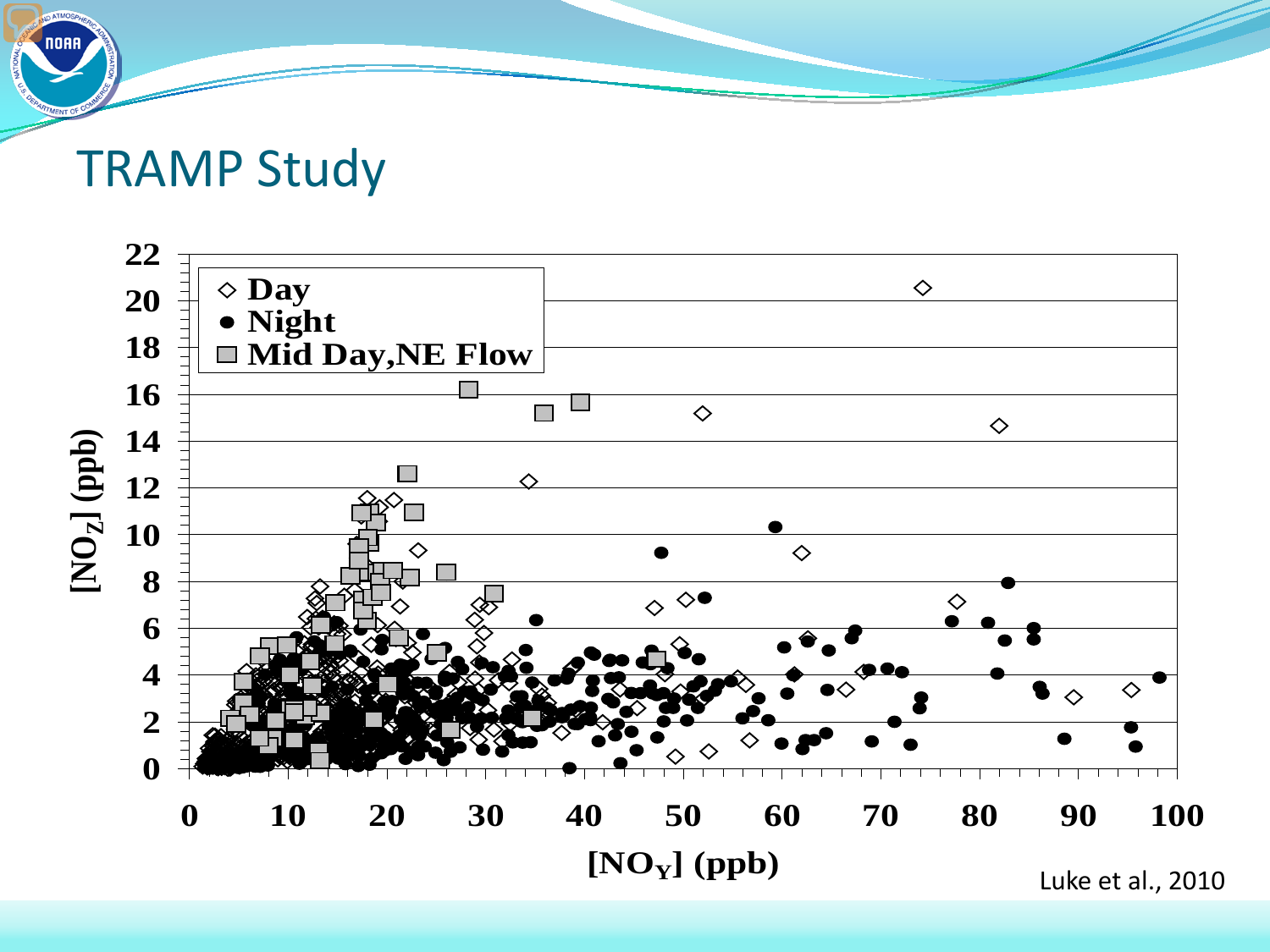# Study of Houston Atmospheric Radicals Project (SHARP)

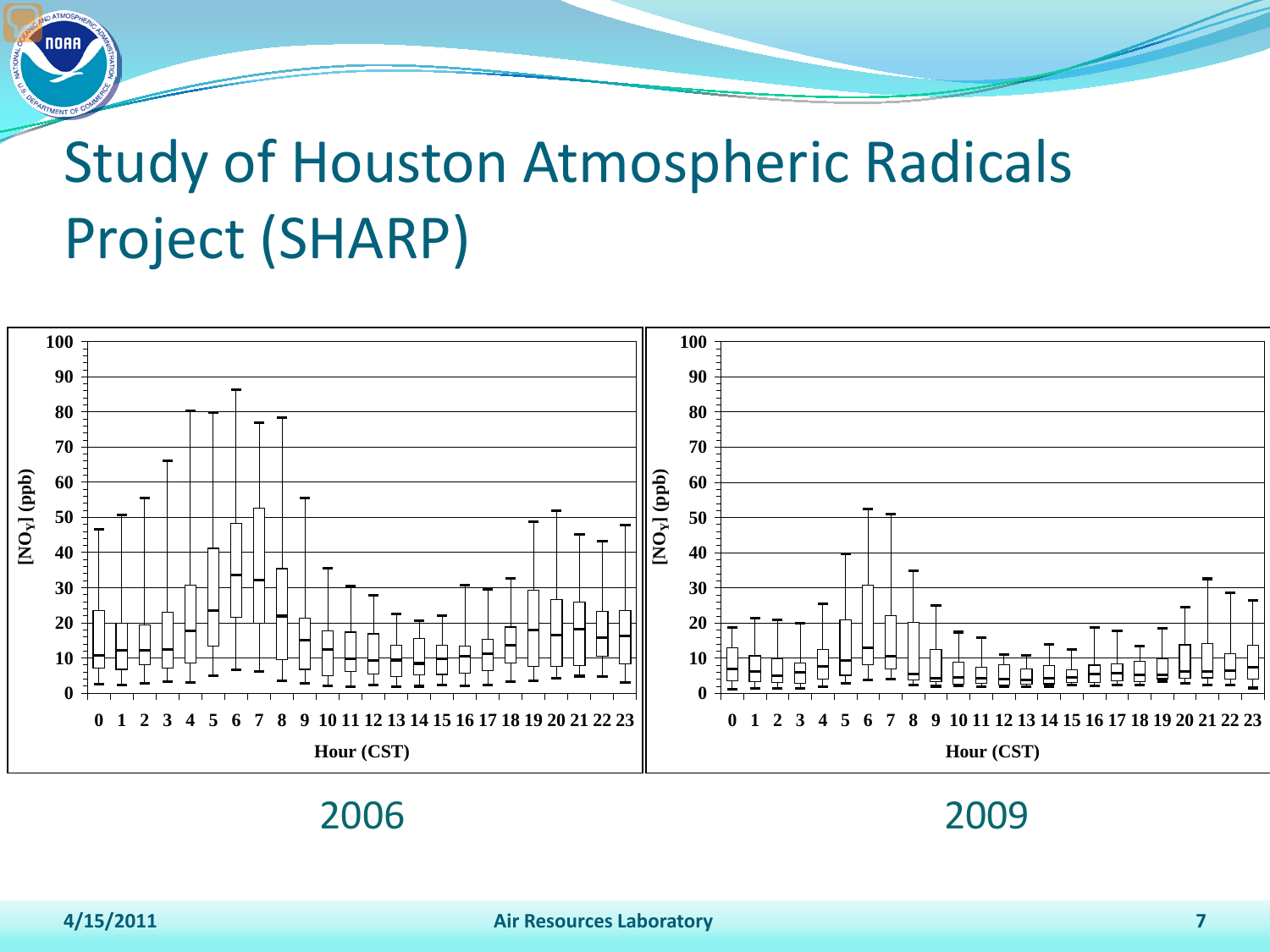# NO<sub>2</sub> Detection Techniques



- Characterization of a commercial NO<sub>2</sub> detector
	- University of Maryland commercial spectrometer
	- ARL custom-built chemiluminescence detector

Castellanos et al., 2009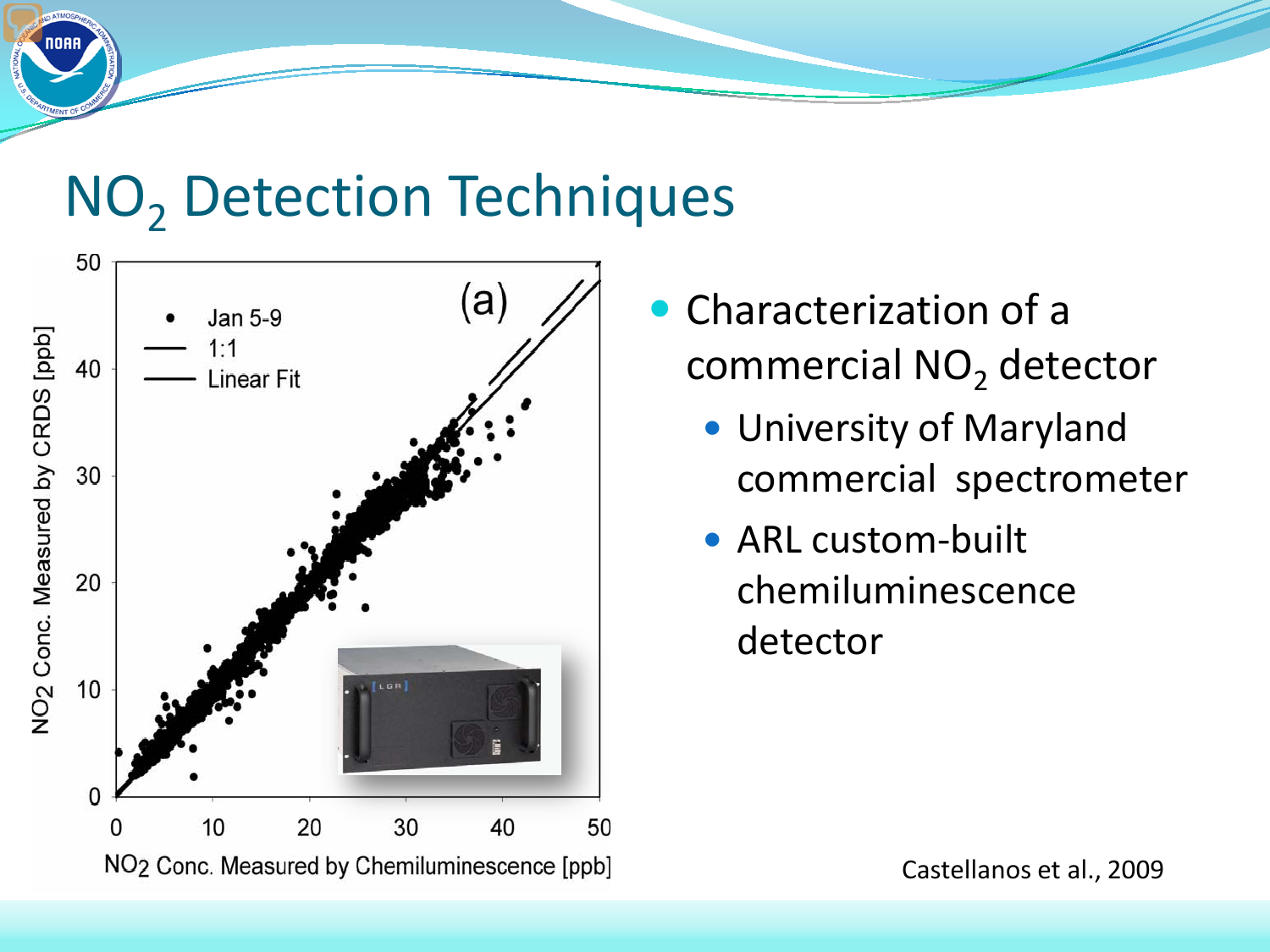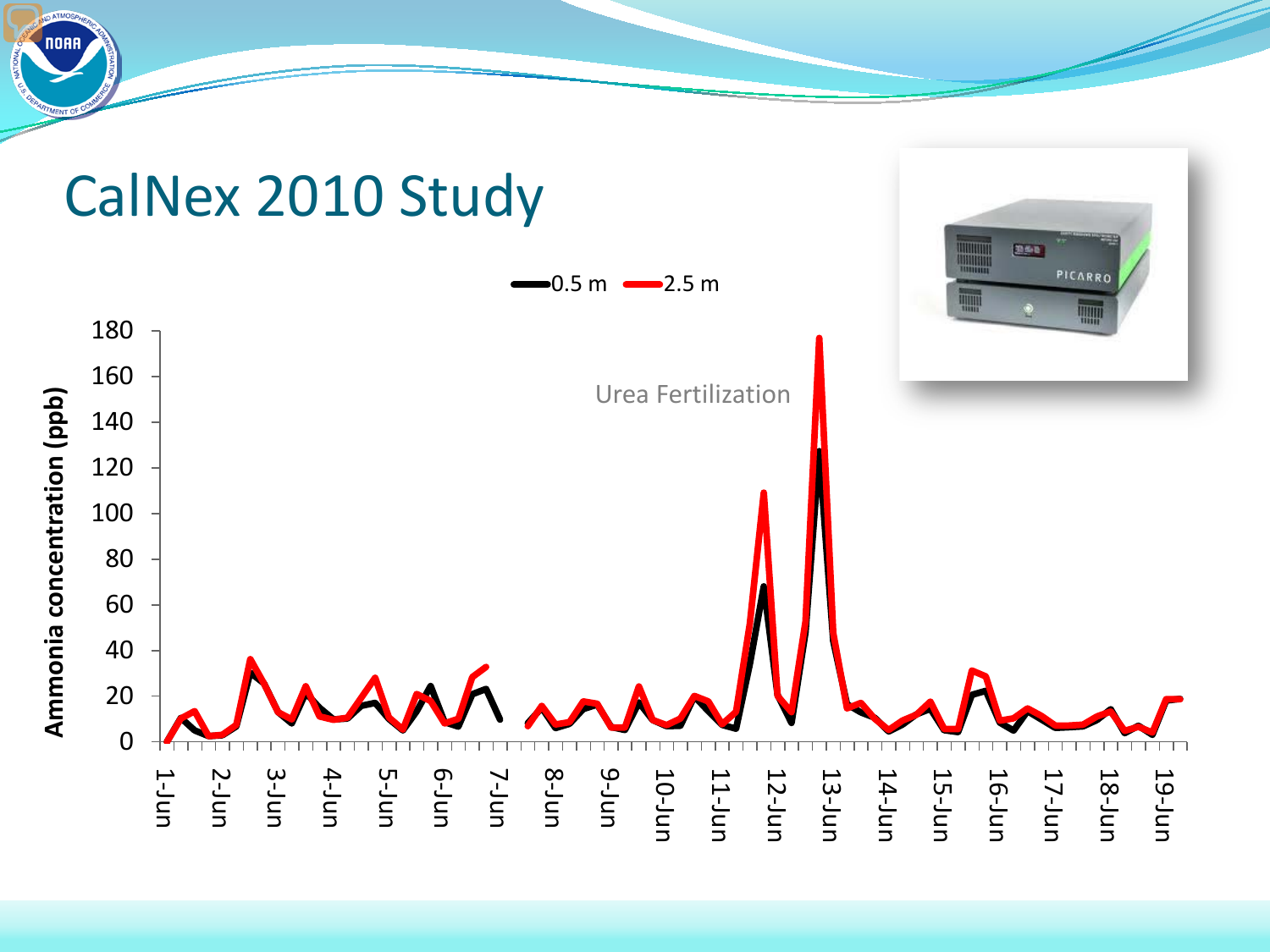# Ammonia in East Tennessee Study

- Ammonia concentrations were slightly higher in winds emanating from the direction of the interstate highway.
- Complex topography in the Tennessee Valley channels winds and limits influx from certain directions.



Allen et al. 2010 (in review) Allen et al., 2011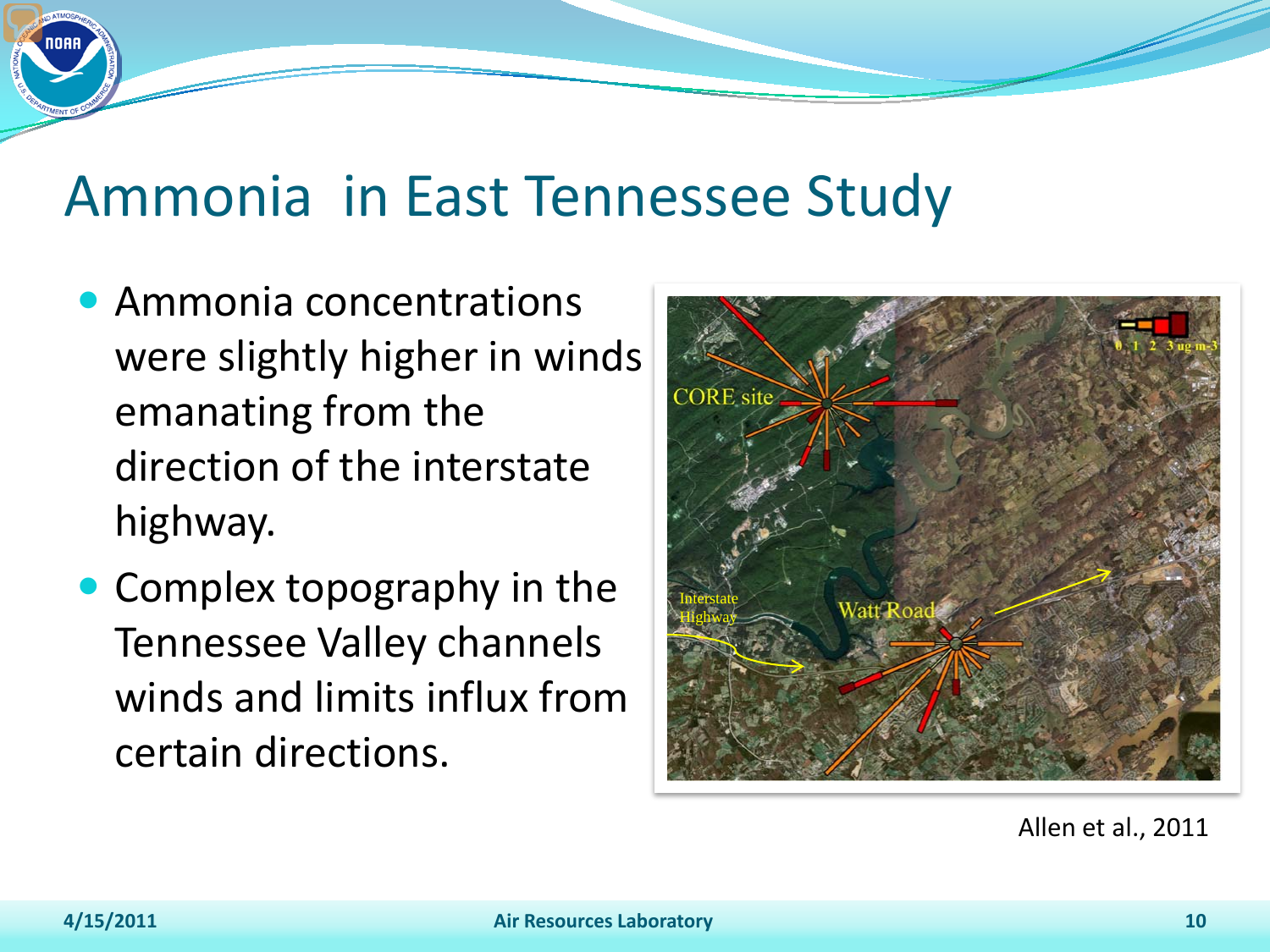## Atmospheric Deposition of Ammonia Study

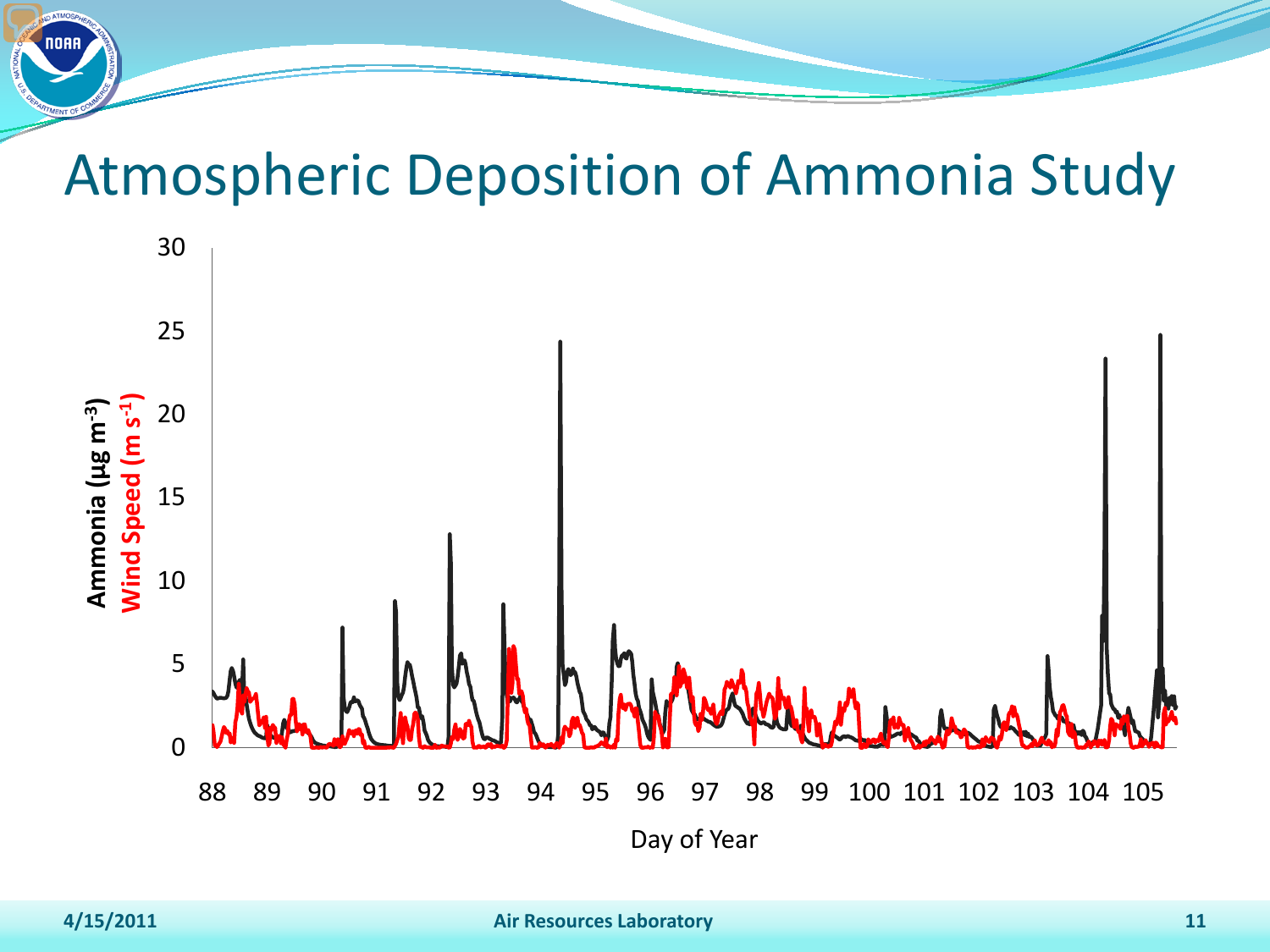## Drivers for Ammonia Air-Surface Exchange

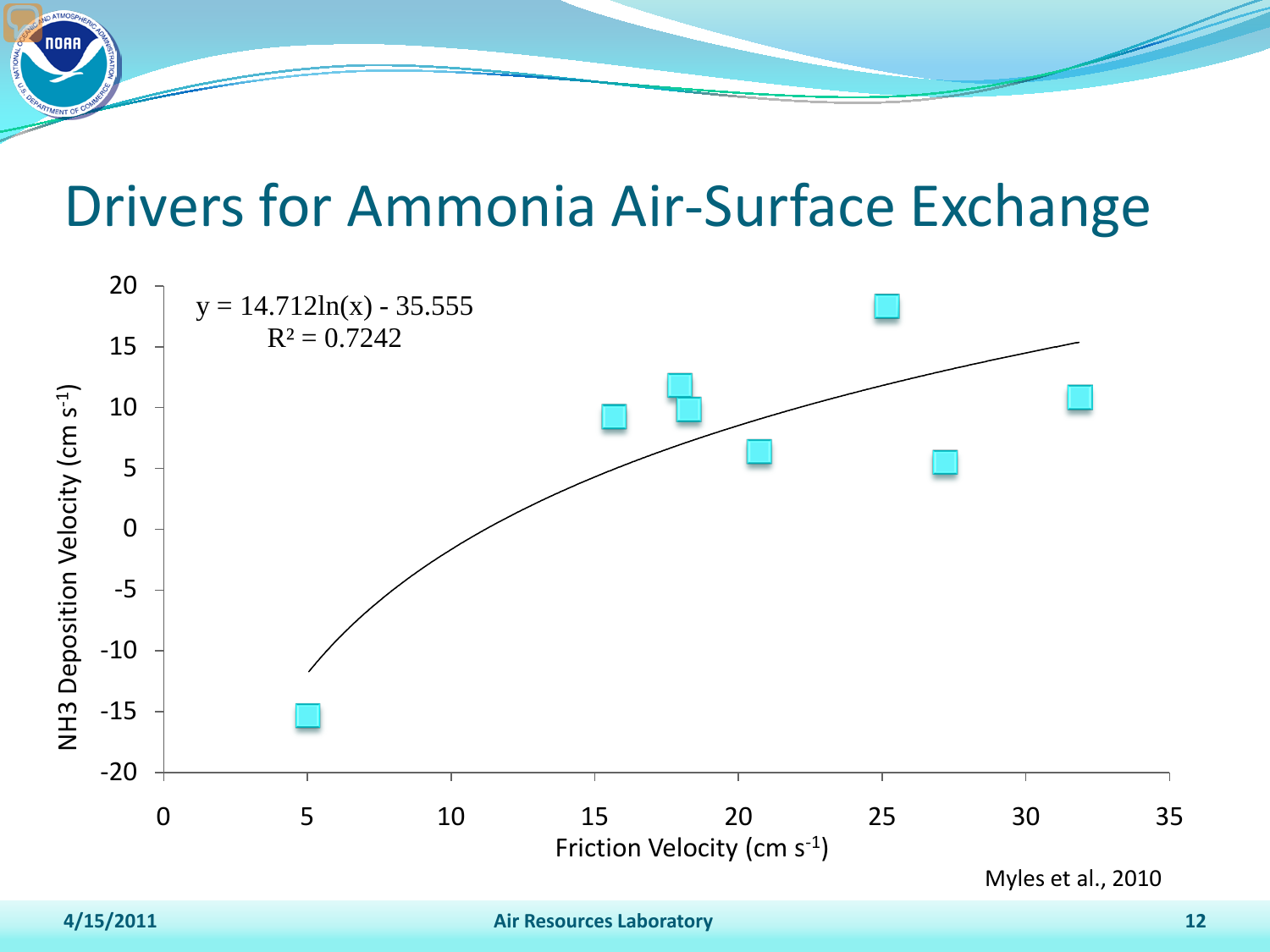# Indicators of Success

- Publications
	- Recent papers in peer-reviewed journals
		- *Atmospheric Environment, Nature Geoscience, Journal of Environmental Quality, Environmental Research Letters, Review of Scientific Instruments*
	- Invited commentary and review articles
- Datasets
	- Historic air-surface exchange measurements
		- Atmospheric Integrated Research Monitoring Network (AIRMoN)
	- Research intensives and collaborative projects
- Improved Measurement Techniques
	- Evaluation of cavity-ring down spectroscopy
	- Custom-built chemiluminescence detector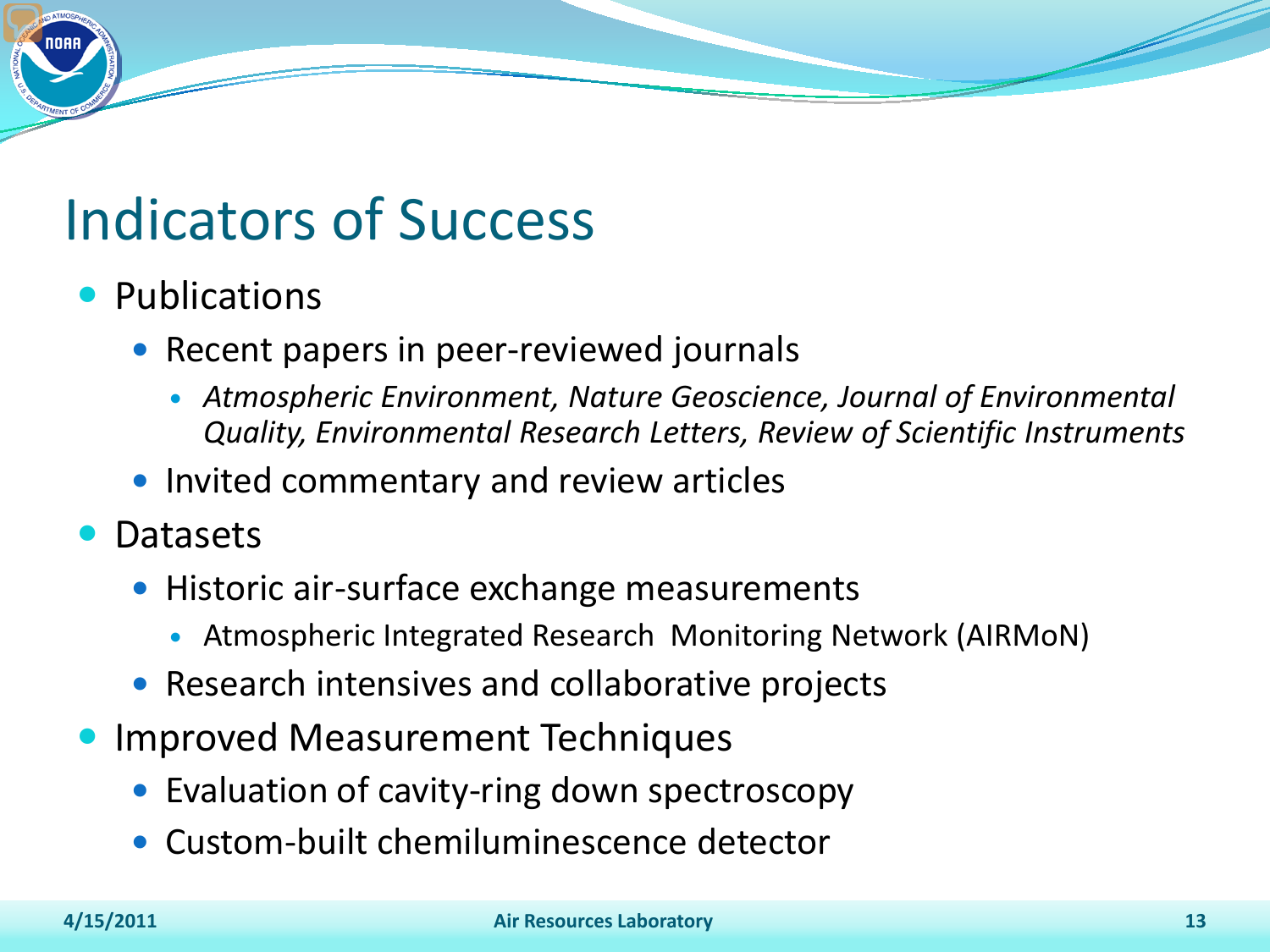# **Collaborators**